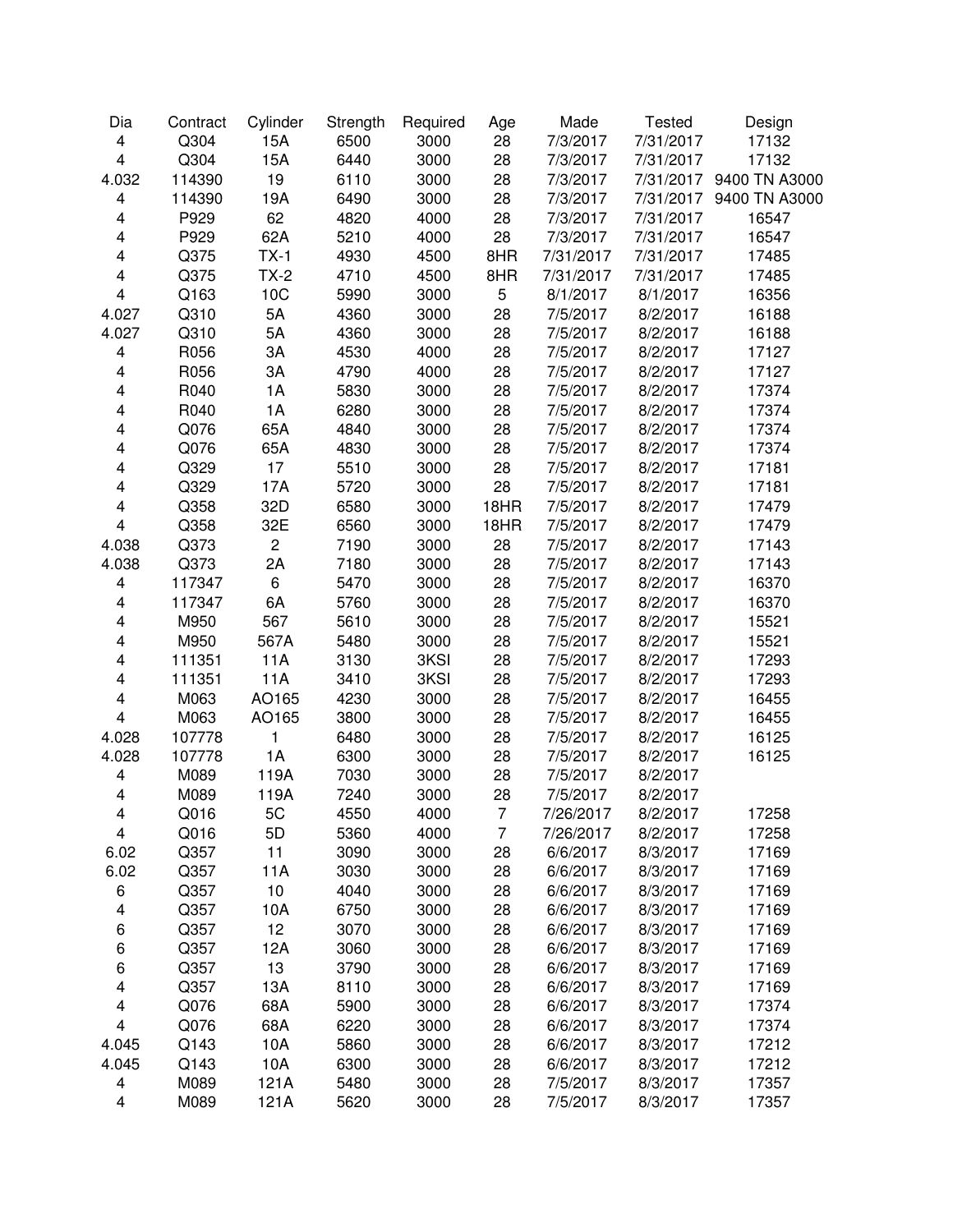| 4                       | Q076       | 66A                     | 4530  | 3000 | 28             | 7/5/2017  | 8/3/2017 | 17374 |
|-------------------------|------------|-------------------------|-------|------|----------------|-----------|----------|-------|
| $\overline{\mathbf{4}}$ | Q076       | 66A                     | 4540  | 3000 | 28             | 7/5/2017  | 8/3/2017 | 17374 |
| $\overline{\mathbf{4}}$ | R035       | 6A                      | 1340  | 3000 | 28             | 7/5/2017  | 8/3/2017 | 17214 |
| 4                       | R035       | 6A                      | 5770  | 3000 | 28             | 7/5/2017  | 8/3/2017 | 17214 |
| 4                       | R035       | 6A                      | 5590  | 3000 | 28             | 7/5/2017  | 8/3/2017 | 17214 |
| 4                       | R077       | 11                      | 6610  | 3000 | 28             | 7/5/2017  | 8/3/2017 | 16573 |
| 4                       | R077       | 11A                     | 6650  | 3000 | 28             | 7/5/2017  | 8/3/2017 | 16573 |
| 4                       | P230       | 612                     | 4970  | 3000 | 28             | 7/5/2017  | 8/3/2017 | 16170 |
| $\overline{\mathbf{4}}$ | P230       | 612A                    | 5790  | 3000 | 28             | 7/5/2017  | 8/3/2017 | 16170 |
| 4.013                   | P201       | 167A                    | 6200  | 3000 | 28             | 7/5/2017  | 8/3/2017 | 16573 |
| 4                       | P201       | 167A                    | 6310  | 3000 | 28             | 7/5/2017  | 8/3/2017 | 16573 |
| 4                       | N198       | 451                     | 7340  | 3000 | 28             | 7/5/2017  | 8/3/2017 | 14296 |
| 4                       | N198       | 451A                    | 6970  | 3000 | 28             | 7/5/2017  | 8/3/2017 | 14296 |
| 4                       | N165       | 333                     | 6350  | 3000 | 28             | 7/5/2017  | 8/3/2017 | 16642 |
| 4                       | N165       | 333A                    | 6180  | 3000 | 28             | 7/5/2017  | 8/3/2017 | 16642 |
| 4                       | L139       | 270                     | 7740  | 3000 | 28             | 7/5/2017  | 8/3/2017 | 16284 |
| 4                       | L139       | 270A                    | 7250  | 3000 | 28             | 7/5/2017  | 8/3/2017 | 16284 |
| 4                       | Q076       | 67A                     | 4750  | 3000 | 28             | 7/5/2017  | 8/3/2017 | 17374 |
| 4                       | Q076       | 67A                     | 4900  | 3000 | 28             | 7/5/2017  | 8/3/2017 | 17374 |
| 4.019                   | 107778     | $\overline{\mathbf{c}}$ | 5450  | 3000 | 28             | 7/5/2017  | 8/3/2017 | 16125 |
| 4.019                   | 107778     | 2A                      | 5520  | 3000 | 28             | 7/5/2017  | 8/3/2017 | 16125 |
| 4                       | M950       | 568                     | 4540  | 3000 | 28             | 7/5/2017  | 8/3/2017 | 15521 |
| 4                       | M950       | 568A                    | 4840  | 3000 | 28             | 7/5/2017  | 8/3/2017 | 15521 |
| 4                       | R923       | 1A                      | 4370  | 3000 | 28             | 7/5/2017  | 8/3/2017 | 17132 |
| 4                       | R923       | 1A                      | 4180  | 3000 | 28             | 7/5/2017  | 8/3/2017 | 17132 |
| 4                       | L139       | 269                     | 6430  | 3000 | 28             | 7/5/2017  | 8/3/2017 | 16284 |
| 4                       | L139       | 269A                    | 6410  | 3000 | 28             | 7/5/2017  | 8/3/2017 | 16284 |
| 4                       | M089       | 120A                    | 5780  | 3000 | 28             | 7/5/2017  | 8/3/2017 | 17359 |
| 4                       | M089       | 120A                    | 5480  | 3000 | 28             | 7/5/2017  | 8/3/2017 | 17359 |
| 4.027                   | Q029       | 90A                     | 5150  | 4000 | 28             | 7/5/2017  | 8/3/2017 | 17378 |
| 4                       | Q029       | 90A                     | 5040  | 4000 | 28             | 7/5/2017  | 8/3/2017 | 17378 |
| 4                       | Q163       | 10B                     | 5920  | 3000 | $\overline{7}$ | 7/27/2017 | 8/3/2017 | 16356 |
| 6                       | Q357       | 19B                     | 4500  | 3000 | 14             | 7/20/2017 | 8/3/2017 | 17169 |
| 5.996                   | P230       | 613                     | 5930  | 3000 | 28             | 7/7/2017  | 8/4/2017 | 17296 |
| 5.996                   | P230       | 613A                    | 5440  | 3000 | 28             | 7/7/2017  | 8/4/2017 | 17296 |
| 4                       | <b>KCB</b> | 7ARK                    | 12270 | 8000 | 28             | 7/7/2017  | 8/4/2017 | 17403 |
| 4                       | <b>KCB</b> | 7ARK                    | 11760 | 8000 | 28             | 7/7/2017  | 8/4/2017 | 17403 |
| 4                       | R077       | 12                      | 5040  | 3000 | 28             | 7/7/2017  | 8/4/2017 | 16573 |
| 4                       | R077       | 12A                     | 4580  | 3000 | 28             | 7/7/2017  | 8/4/2017 | 16573 |
| 4                       | R064       | 2A                      | 6210  | 4000 | 28             | 7/7/2017  | 8/4/2017 |       |
| 4                       | R064       | 2A                      | 6390  | 4000 | 28             | 7/7/2017  | 8/4/2017 |       |
| 4                       | R048       | 18                      | 6370  | 3000 | 28             | 7/7/2017  | 8/4/2017 | 16370 |
| 4                       | R048       | 18A                     | 6730  | 3000 | 28             | 7/7/2017  | 8/4/2017 | 16370 |
| 4                       | R048       | 17                      | 7050  | 3000 | 28             | 7/7/2017  | 8/4/2017 | 16370 |
| 4                       | R048       | 17A                     | 7120  | 3000 | 28             | 7/7/2017  | 8/4/2017 | 16370 |
| 4.025                   | Q329       | 18                      | 4840  | 3000 | 28             | 7/7/2017  | 8/4/2017 | 17181 |
| 4.025                   | Q329       | 18A                     | 4630  | 3000 | 28             | 7/7/2017  | 8/4/2017 | 17181 |
| 4                       | R128       | 8                       | 5870  | 3000 | 28             | 7/7/2017  | 8/4/2017 | 16435 |
| 4                       | R128       | 8A                      | 5980  | 3000 | 28             | 7/7/2017  | 8/4/2017 | 16435 |
| 4                       | M089       | 122A                    | 6690  | 3000 | 28             | 7/7/2017  | 8/4/2017 | 17359 |
| 4                       | M089       | 122A                    | 6660  | 3000 | 28             | 7/7/2017  | 8/4/2017 | 17359 |
| 4                       | Q037       | 17A                     | 6210  | 3000 | 28             | 7/7/2017  | 8/4/2017 | 17374 |